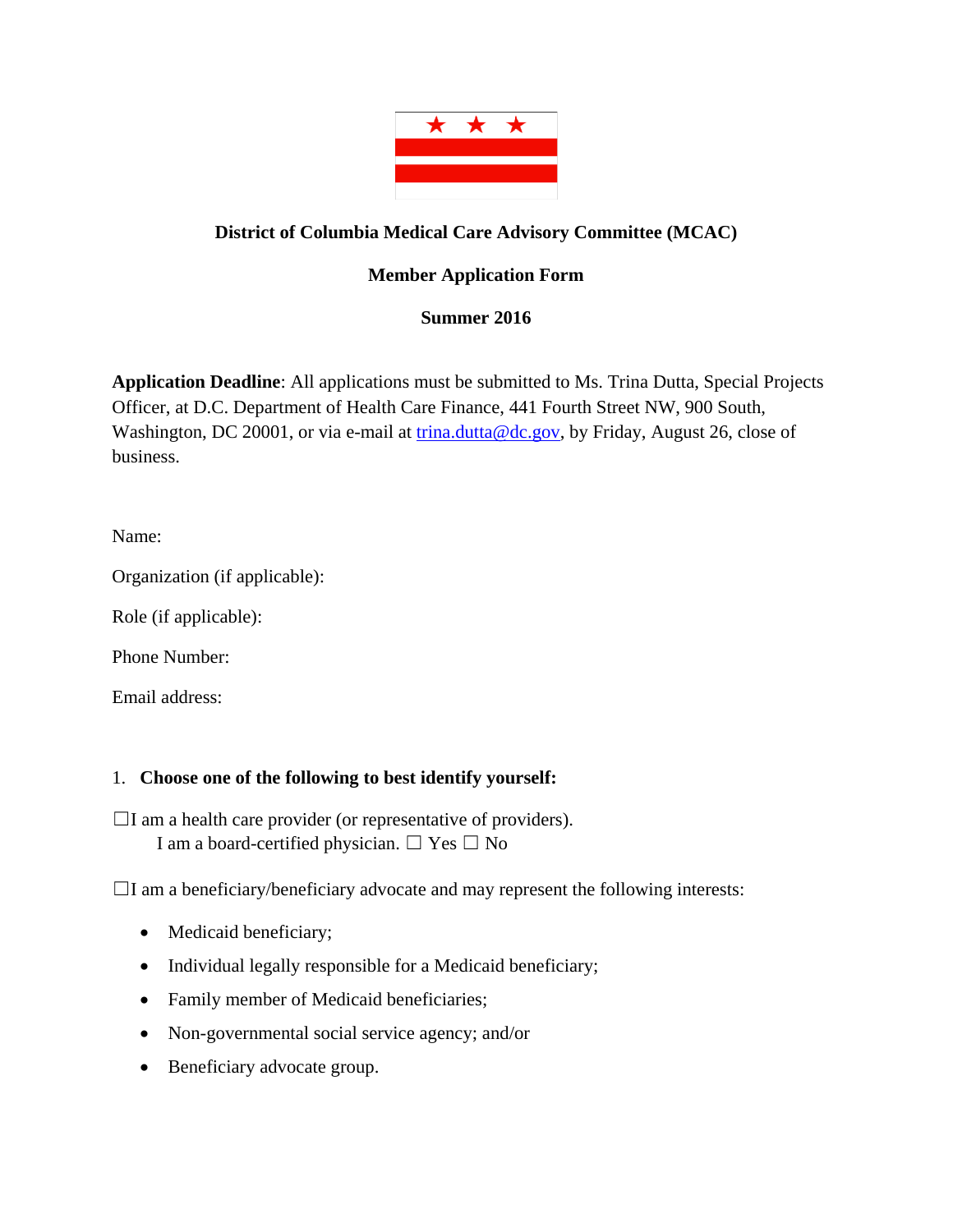- 2. **In less than 1000 words, explain why you should be considered for appointment to the MCAC.** DHCF will consider the following in your response, at minimum:
	- Demonstrated interest in the health care of District residents;
	- Interest, willingness, and time to work in the program area of concern to the MCAC;
	- Current or recent experience in the profession or group to be represented;
	- Ability to explore and incorporate new and varied points of view;
	- Awareness of special problems confronting those seeking help;
	- Awareness of community needs for which programs can be developed and improved;
	- Knowledge of how to make programs widely known in the community;
	- Knowledge of how to design outreach programs for potential beneficiaries who are unaware that they are eligible for services;
	- Knowledge of gaps in services;
	- Knowledge of barriers to the use of services; and
	- Knowledge of how to help beneficiaries become informed, knowledgeable users of services.